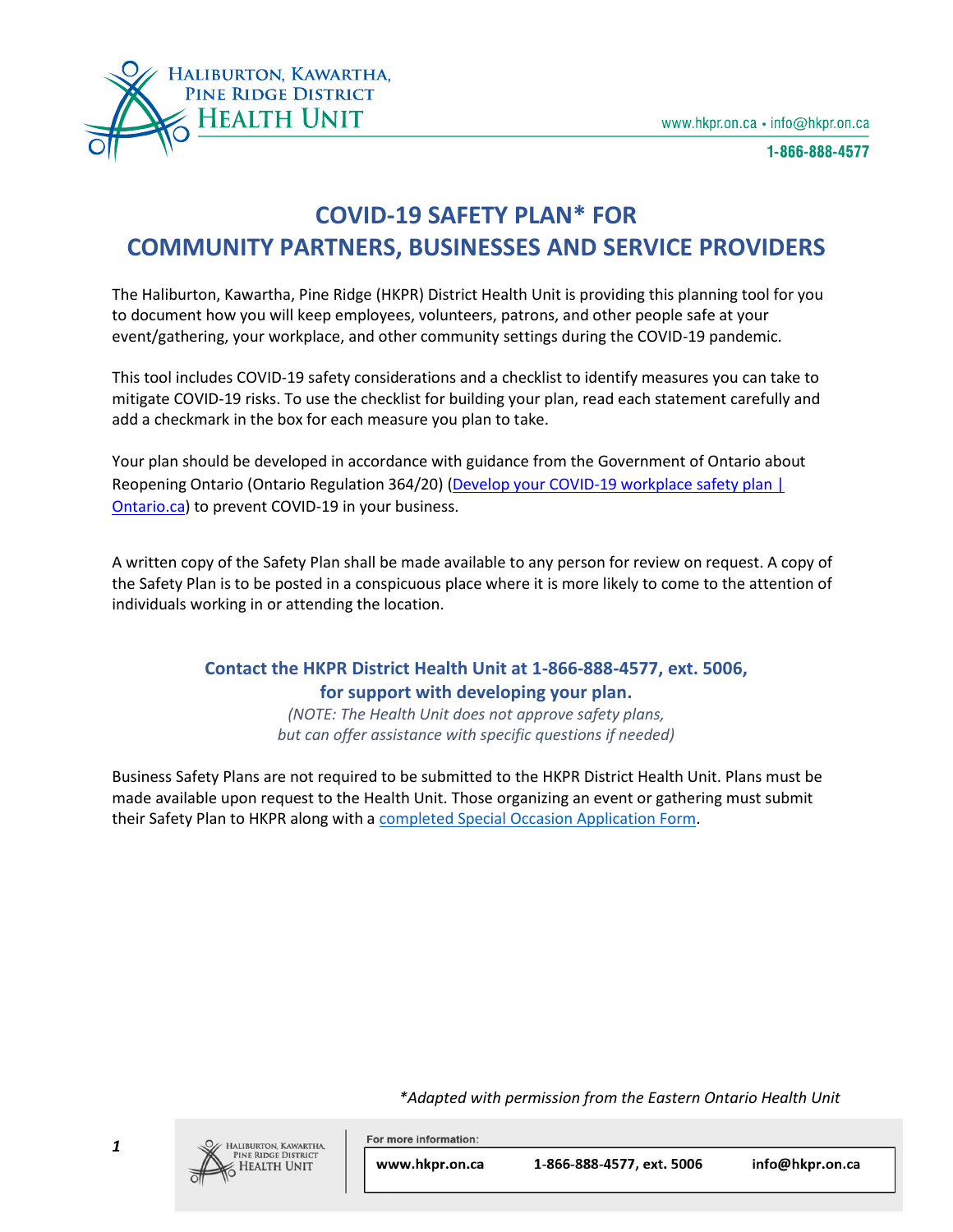## **About Your Business or Event**

| Name:                   | Type:         |
|-------------------------|---------------|
| <b>Operating Hours:</b> | _Town/County: |

# **Limiting the Number of Persons**

#### **Considerations**

If organizing an event/gathering, how will you ensure the gathering limit is respected? How will you make sure the number of people in outdoor and indoor spaces (office, retail space, event/meeting room) promotes adequate *physical distancing* between persons (2 metres or more between persons) and respects the maximum number of people allowed (where applicable)?

### **Checklist**

- $\mathsf{O}$  The maximum number of people at any one time in an indoor space is based on the stipulation in Ontario Regulation 364/20
- $\overline{O}$  [Signage](https://www.hkpr.on.ca/2020/03/26/printable-resources/) is posted at all entrances indicating the maximum number of people that can be permitted at any one time in an indoor space.
- A contact-less model of service delivery has been adopted (e.g. drive-through, home delivery, curbside pickup, virtual activities).
- Certain services remain closed.
- For events/gatherings, attendees are admitted on a first-come, first served basis, up to the gathering limit stipulated in Ontario Regulation 364/20.
- For events/gatherings, the event is by invitation only (number of invitations sent as per the gathering limit).
- For events/gatherings patrons must RSVP, pre-register or purchase advanced admission/ticket to participate (e.g. online ticket for transportation or admission).

\_\_\_\_\_\_\_\_\_\_\_\_\_\_\_\_\_\_\_\_\_\_\_\_\_\_\_\_\_\_\_\_\_\_\_\_\_\_\_\_\_\_\_\_\_\_\_\_\_\_\_\_\_\_\_\_\_\_\_\_\_\_\_\_\_\_\_\_\_\_\_\_\_\_\_\_\_\_

\_\_\_\_\_\_\_\_\_\_\_\_\_\_\_\_\_\_\_\_\_\_\_\_\_\_\_\_\_\_\_\_\_\_\_\_\_\_\_\_\_\_\_\_\_\_\_\_\_\_\_\_\_\_\_\_\_\_\_\_\_\_\_\_\_\_\_\_\_\_\_\_\_\_\_\_\_\_

\_\_\_\_\_\_\_\_\_\_\_\_\_\_\_\_\_\_\_\_\_\_\_\_\_\_\_\_\_\_\_\_\_\_\_\_\_\_\_\_\_\_\_\_\_\_\_\_\_\_\_\_\_\_\_\_\_\_\_\_\_\_\_\_\_\_\_\_\_\_\_\_\_\_\_\_\_\_

\_\_\_\_\_\_\_\_\_\_\_\_\_\_\_\_\_\_\_\_\_\_\_\_\_\_\_\_\_\_\_\_\_\_\_\_\_\_\_\_\_\_\_\_\_\_\_\_\_\_\_\_\_\_\_\_\_\_\_\_\_\_\_\_\_\_\_\_\_\_\_\_\_\_\_\_\_\_

O Other measures:

For more information:

www.hkpr.on.ca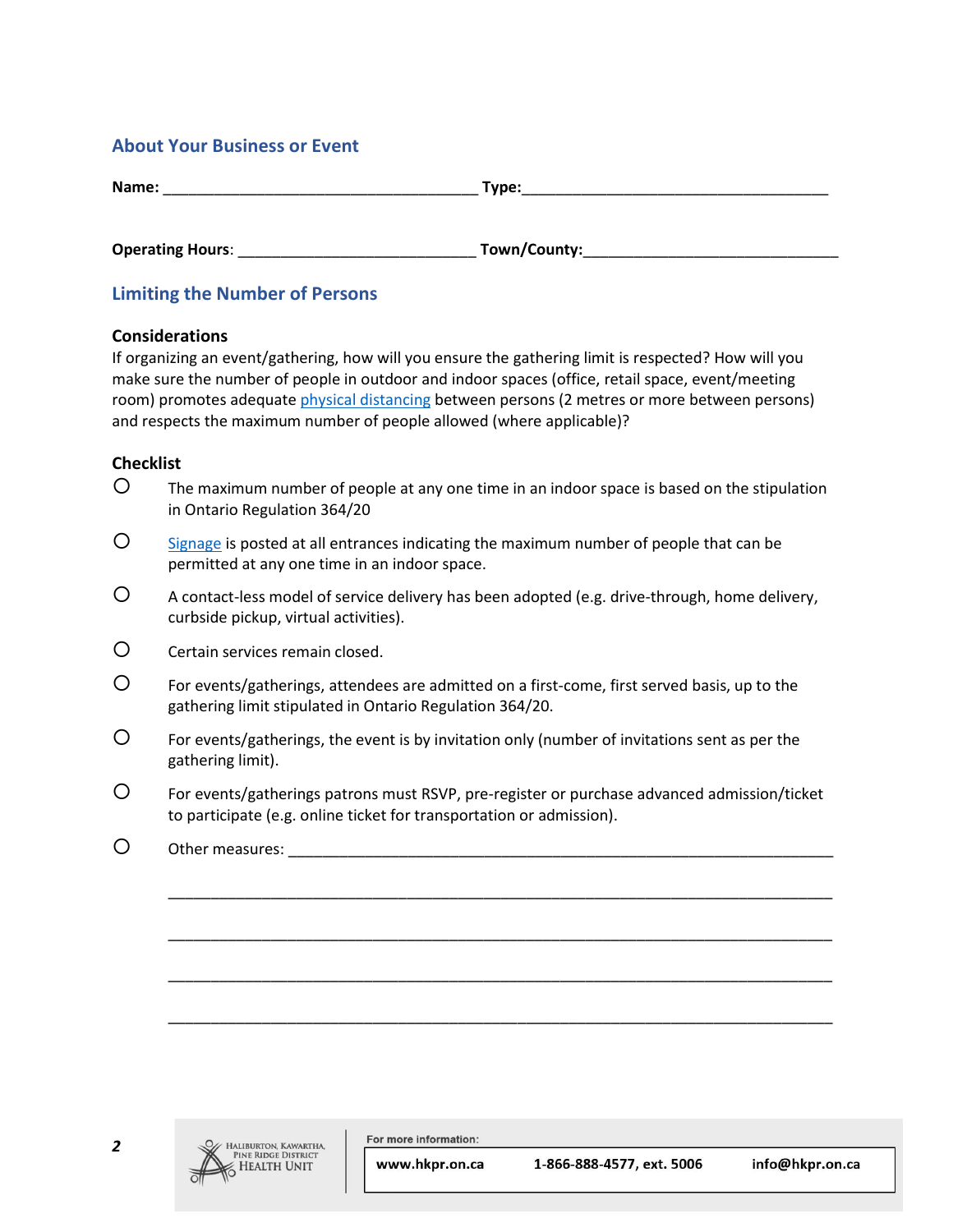# **Screening for COVID-19**

### **Considerations**

How will you know if an employee, volunteer, or patron is experiencing COVID-19 symptoms? Will you use a [screening checklist](https://www.hkpr.on.ca/wp-content/uploads/2020/09/COVID-SymptomScreenToolEmployees-aoda.pdf) o[r self-assessment tool?](https://covid-19.ontario.ca/self-assessment/) Who will do the screening? Have you provided education or communication about self-monitoring of symptoms?

### **Checklist**

- Communication strategies are in place to remind employees/volunteers to stay home if they are experiencing [symptoms of COVID-19.](https://www.hkpr.on.ca/covid-19/covid-19-qa/#Symptoms)
- Employees/volunteers are asked to perform a COVID-19 self-assessment prior to arriving at their work, the event or other site.
- Technology (e.g. social media messages, display screens, website) is used to encourage patrons to stay home if they are experiencing symptoms of COVID-19.
- $\mathcal{O}$  someone is assigned to actively screen all employees, volunteers, and patrons prior to entry.
- Those who are sick or have any COVID-19 symptom are advised to put on a mask or face covering, go home immediately and [self-isolate,](https://www.hkpr.on.ca/2020/08/05/self-isolation/) and make arrangements for [testing.](https://www.hkpr.on.ca/2020/03/26/covid-19-assessment-centres/)
- O [Signage](https://www.hkpr.on.ca/2020/03/26/printable-resources/) with screening questions/symptoms is posted at all entrances.
- Employees/volunteers are advised about who to contact (and how) to report symptoms of illness or the need to self-isolate.
- There is a plan/procedure/protocol that specifically addresses how to safely care for persons who develop COVID-19 related symptoms or who need care (e.g. injury, illness, emotional upset) while at the event, workplace, or other site.
- $\Omega$  A space has been identified where persons can be isolated from others if they develop symptoms or have been exposed to COVID-19, until they can go home safely in a private vehicle and/or undergo medical assessment.
- O online admission tickets, registration, RSVP, or other tools direct patrons to perform a COVID-19 [Self-Assessment](https://covid-19.ontario.ca/self-assessment/) before arriving at the event/gathering.
- Online admission tickets, registration, RSVP, or other tools remind patrons to stay home if they are experiencing [symptoms of COVID-19.](https://www.hkpr.on.ca/covid-19/covid-19-qa/#Symptoms)

\_\_\_\_\_\_\_\_\_\_\_\_\_\_\_\_\_\_\_\_\_\_\_\_\_\_\_\_\_\_\_\_\_\_\_\_\_\_\_\_\_\_\_\_\_\_\_\_\_\_\_\_\_\_\_\_\_\_\_\_\_\_\_\_\_\_\_\_\_\_\_\_\_\_\_\_\_\_

\_\_\_\_\_\_\_\_\_\_\_\_\_\_\_\_\_\_\_\_\_\_\_\_\_\_\_\_\_\_\_\_\_\_\_\_\_\_\_\_\_\_\_\_\_\_\_\_\_\_\_\_\_\_\_\_\_\_\_\_\_\_\_\_\_\_\_\_\_\_\_\_\_\_\_\_\_\_

\_\_\_\_\_\_\_\_\_\_\_\_\_\_\_\_\_\_\_\_\_\_\_\_\_\_\_\_\_\_\_\_\_\_\_\_\_\_\_\_\_\_\_\_\_\_\_\_\_\_\_\_\_\_\_\_\_\_\_\_\_\_\_\_\_\_\_\_\_\_\_\_\_\_\_\_\_\_

\_\_\_\_\_\_\_\_\_\_\_\_\_\_\_\_\_\_\_\_\_\_\_\_\_\_\_\_\_\_\_\_\_\_\_\_\_\_\_\_\_\_\_\_\_\_\_\_\_\_\_\_\_\_\_\_\_\_\_\_\_\_\_\_\_\_\_\_\_\_\_\_\_\_\_\_\_\_

 $O_{\text{other measures}}$ :



For more information:

www.hkpr.on.ca

1-866-888-4577, ext. 5006

info@hkpr.on.ca

*3*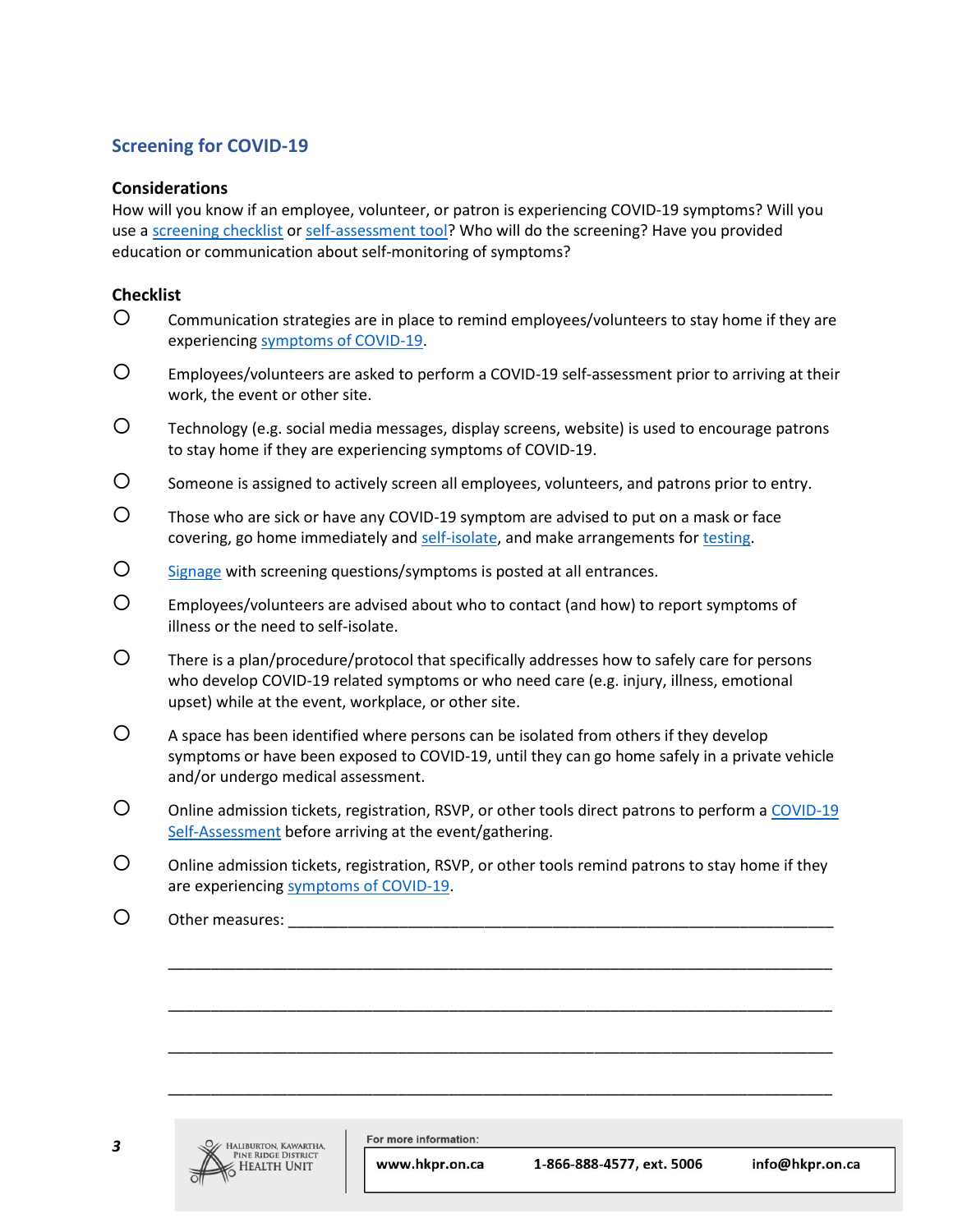# **For Contact Tracing Purposes**

#### **Considerations**

If there is a potential case of, or suspected exposure to, COVID-19 at your event or place of business, public health will need to do contact tracing, if required. How will you be able to provide a list of persons onsite to your local public health unit upon request?

#### **Checklist**

- Business has process in place to record name, contact information, date and time of service of all patrons.
- Event/gathering patrons have confirmed their attendance through a registration or RSVP process, which includes their name and contact information.
- An employee or volunteer has been assigned to record the names and contact information of patrons.

\_\_\_\_\_\_\_\_\_\_\_\_\_\_\_\_\_\_\_\_\_\_\_\_\_\_\_\_\_\_\_\_\_\_\_\_\_\_\_\_\_\_\_\_\_\_\_\_\_\_\_\_\_\_\_\_\_\_\_\_\_\_\_\_\_\_\_\_\_\_\_\_\_\_\_\_\_\_

\_\_\_\_\_\_\_\_\_\_\_\_\_\_\_\_\_\_\_\_\_\_\_\_\_\_\_\_\_\_\_\_\_\_\_\_\_\_\_\_\_\_\_\_\_\_\_\_\_\_\_\_\_\_\_\_\_\_\_\_\_\_\_\_\_\_\_\_\_\_\_\_\_\_\_\_\_\_

\_\_\_\_\_\_\_\_\_\_\_\_\_\_\_\_\_\_\_\_\_\_\_\_\_\_\_\_\_\_\_\_\_\_\_\_\_\_\_\_\_\_\_\_\_\_\_\_\_\_\_\_\_\_\_\_\_\_\_\_\_\_\_\_\_\_\_\_\_\_\_\_\_\_\_\_\_\_

\_\_\_\_\_\_\_\_\_\_\_\_\_\_\_\_\_\_\_\_\_\_\_\_\_\_\_\_\_\_\_\_\_\_\_\_\_\_\_\_\_\_\_\_\_\_\_\_\_\_\_\_\_\_\_\_\_\_\_\_\_\_\_\_\_\_\_\_\_\_\_\_\_\_\_\_\_\_

O Other measures:

### **Ensuring Physical Distancing:**

#### **Considerations:**

How will you ensure physical distancing of at least 2 metres between people? Have work, event, or other activities been modified or adapted to allow for adequate physical distancing? How will you communicate with people about measures they can take to ensure physical distancing?

### **Checklist:**

- Employees and volunteers are encouraged to telework (e.g. work from home, use of e-mail and Teleconferencing when possible).
- Work hours or workdays are staggered to limit the number of employees and patrons onsite. Services are limited to by-appointment-only to control the number of patrons that employees interact with daily.
- Services, events, or gatherings are adapted to be held outside, while considering how to accommodate if inclement weather suddenly arises (e.g. found an alternative safe indoor space or will cancel/close).
- Event entry or appointment times are staggered: Patrons have been assigned an admission or appointment time during registration or by other means.

*4*



For more information:

1-866-888-4577, ext. 5006 www.hkpr.on.ca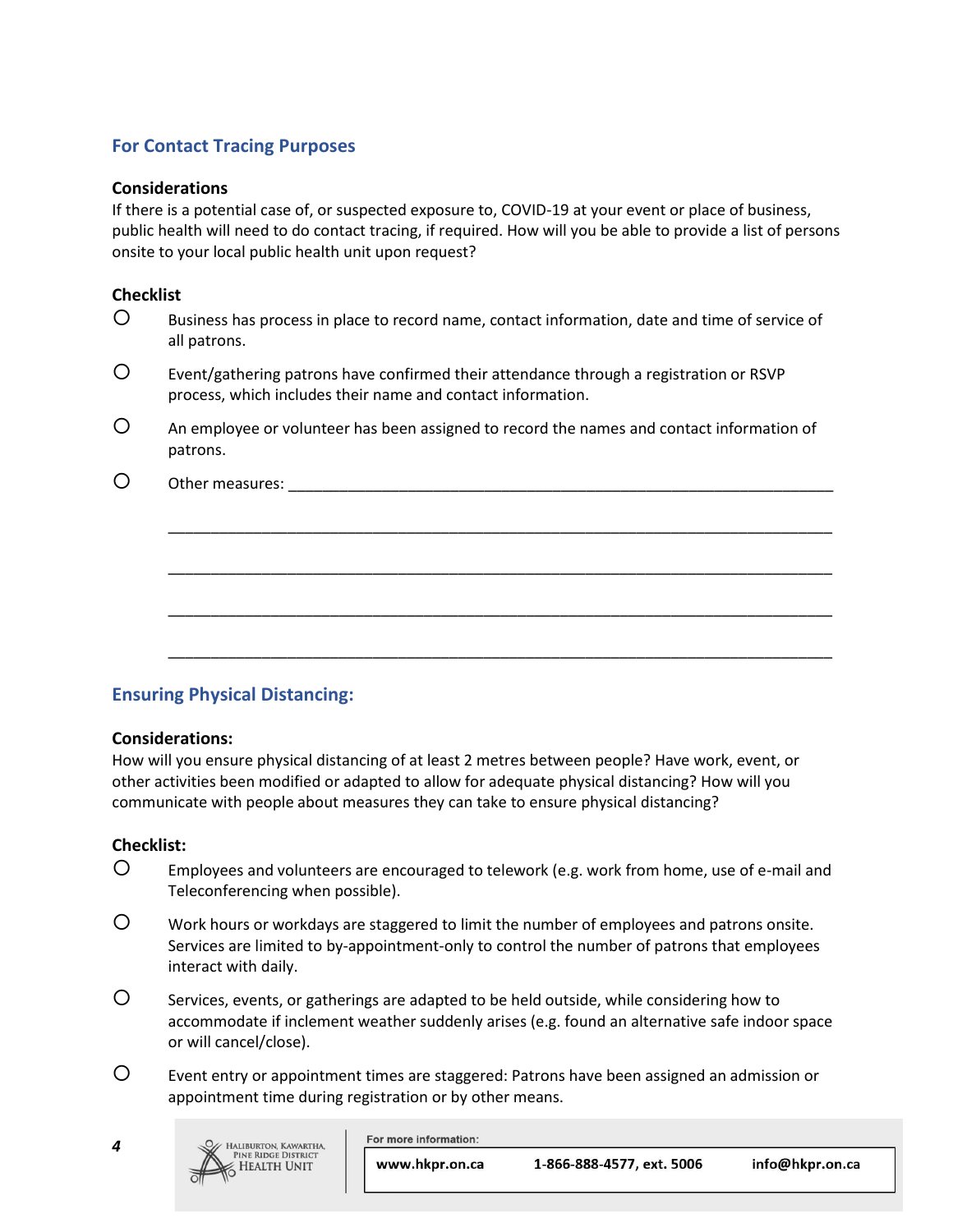# **Ensuring Physical Distancing:** *(continued)*

- Meetings, appointments, and other communications are held over the computer or telephone rather than in-person.
- For events/gatherings, separate entrances and exits have been identified and are clearly marked; only entry/exit is permitted through these.
- For events/gatherings, there are separate and clearly marked entrances and exits designated for employees and volunteers.
- Employees/volunteers have been assigned to control the flow of traffic.
- There are physical barriers between patrons and employees/volunteers (e.g. plexiglass window or a booth/kiosk/cubicle higher than head height), where possible.
- There are floor/ground markings and/or physical barriers in place to keep people 2 metres apart where it is anticipated lines will form.
- $\mathsf{D}$  In narrow hallways, stairwells, or aisles, unidirectional travel is marked with the use of visual cues like signage or taped arrows on the floor.
- Tables, chairs, desks or workstations are spaced at least 2 metres apart, unless separated by plexiglass or some other impermeable barrier.
- The location of tables, desks, and chairs are marked or painted on the ground in indoor and outdoor spaces.
- For a seated event, empty seats are left between attendees. These are marked or roped off.
- $\circ$  For a seated event, there is assigned seating (2 metres apart).
- Limit on the number of people who may be seated together according to stipulation in the Ontario Regulation 364/20.
- For events/gatherings, singing, dancing, or cheering by patrons is not allowed.
- For food or drink establishments, volume of music is not louder than the volume of normal conversation
- If singing or music is performed, there is a barrier between the performers and patrons.
- $\circ$  If food and drinks are offered/sold, patrons will be asked to sit when eating or drinking.
- For sports and recreational fitness venue, space between patrons in the exercise machine room or fitness classes are according to stipulation in the Ontario Regulation 364/20.

\_\_\_\_\_\_\_\_\_\_\_\_\_\_\_\_\_\_\_\_\_\_\_\_\_\_\_\_\_\_\_\_\_\_\_\_\_\_\_\_\_\_\_\_\_\_\_\_\_\_\_\_\_\_\_\_\_\_\_\_\_\_\_\_\_\_\_\_\_\_\_\_\_\_\_\_\_\_

\_\_\_\_\_\_\_\_\_\_\_\_\_\_\_\_\_\_\_\_\_\_\_\_\_\_\_\_\_\_\_\_\_\_\_\_\_\_\_\_\_\_\_\_\_\_\_\_\_\_\_\_\_\_\_\_\_\_\_\_\_\_\_\_\_\_\_\_\_\_\_\_\_\_\_\_\_\_

- $\mathcal{O}$  Signage about physical distancing is posted in multiple locations.
- O Other measures:



For more information:

www.hkpr.on.ca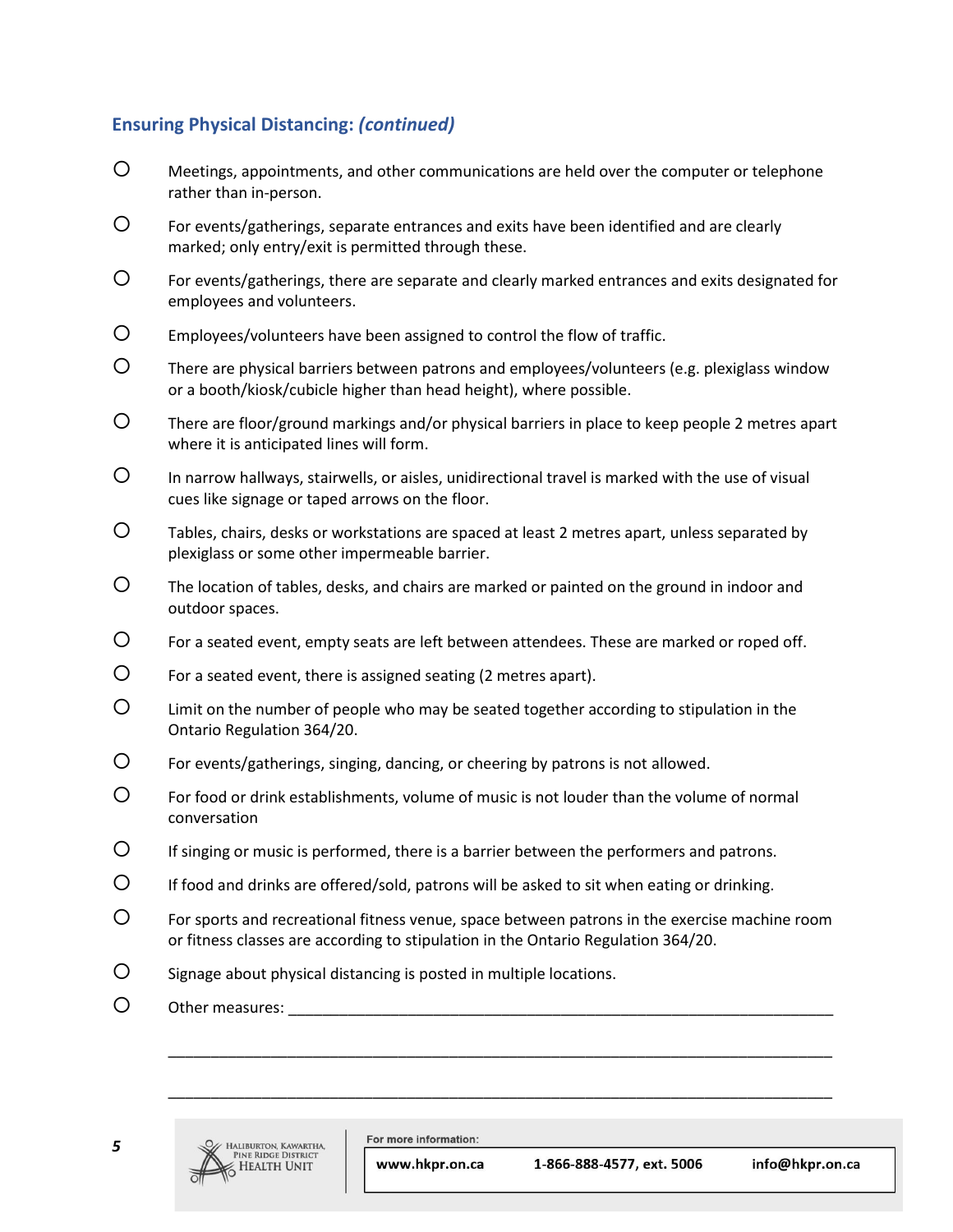# **Cleaning and Disinfecting:**

### **Considerations:**

Do you have a process and supplies available to ensure [cleaning and disinfecting](https://www.hkpr.on.ca/2020/03/19/covid-19-cleaning-and-disinfection-for-public-spaces/) of shared equipment, spaces, and high-touch surfaces?

### **Checklist:**

- Employees/volunteers have been assigned to disinfect equipment and high-touch surfaces at least twice a day (e.g. handrails, cash registers, service counter, tables and chairs, door accessibility buttons, door handles, doorknobs, light switches, washroom faucet, toilet flush handles).
- Commonly touched surfaces and common areas that need to be cleaned and disinfected more than twice a day have been identified.
- Chairs, tables, and furniture are made of material that are non-porous, easy to clean and disinfect.
- Employees/volunteers have been assigned to clean and disinfect shared equipment between users (e.g. card payment machines).
- Cleaning supplies are available for employees, volunteers, and patrons to clean and disinfect
- Employees/volunteers are trained to follow manufacturer's instructions regarding steps for cleaning and disinfecting, dilution, application, and contact time
- Disinfectants are virucidal and Health Canada accepted with 8 digits DIN (Drug Identification Number)
- Patrons are advised to limit or avoid touching merchandise and/or displays.
- When offered, programming/activities have been modified to provide a touchless experience (i.e. observation only).
- Non-essential shared equipment (e.g. vending machines, water fountains) has been removed or marked as off-limits to prevent use by patrons.
- Equipment and/or furniture that are hard to clean are removed from usage.
- Equipment has been replaced by no-touch equipment (e.g. no-touch waste containers and towel dispensers).

\_\_\_\_\_\_\_\_\_\_\_\_\_\_\_\_\_\_\_\_\_\_\_\_\_\_\_\_\_\_\_\_\_\_\_\_\_\_\_\_\_\_\_\_\_\_\_\_\_\_\_\_\_\_\_\_\_\_\_\_\_\_\_\_\_\_\_\_\_\_\_\_\_\_\_\_\_\_

\_\_\_\_\_\_\_\_\_\_\_\_\_\_\_\_\_\_\_\_\_\_\_\_\_\_\_\_\_\_\_\_\_\_\_\_\_\_\_\_\_\_\_\_\_\_\_\_\_\_\_\_\_\_\_\_\_\_\_\_\_\_\_\_\_\_\_\_\_\_\_\_\_\_\_\_\_\_

- Signage is posted in multiple locations to remind employees, volunteers, or patrons to clean regularly touched items, or wipe equipment before and after use.
- A cleaning schedule for employees or volunteers has been developed.
- O Other measures:

*6*



For more information:

www.hkpr.on.ca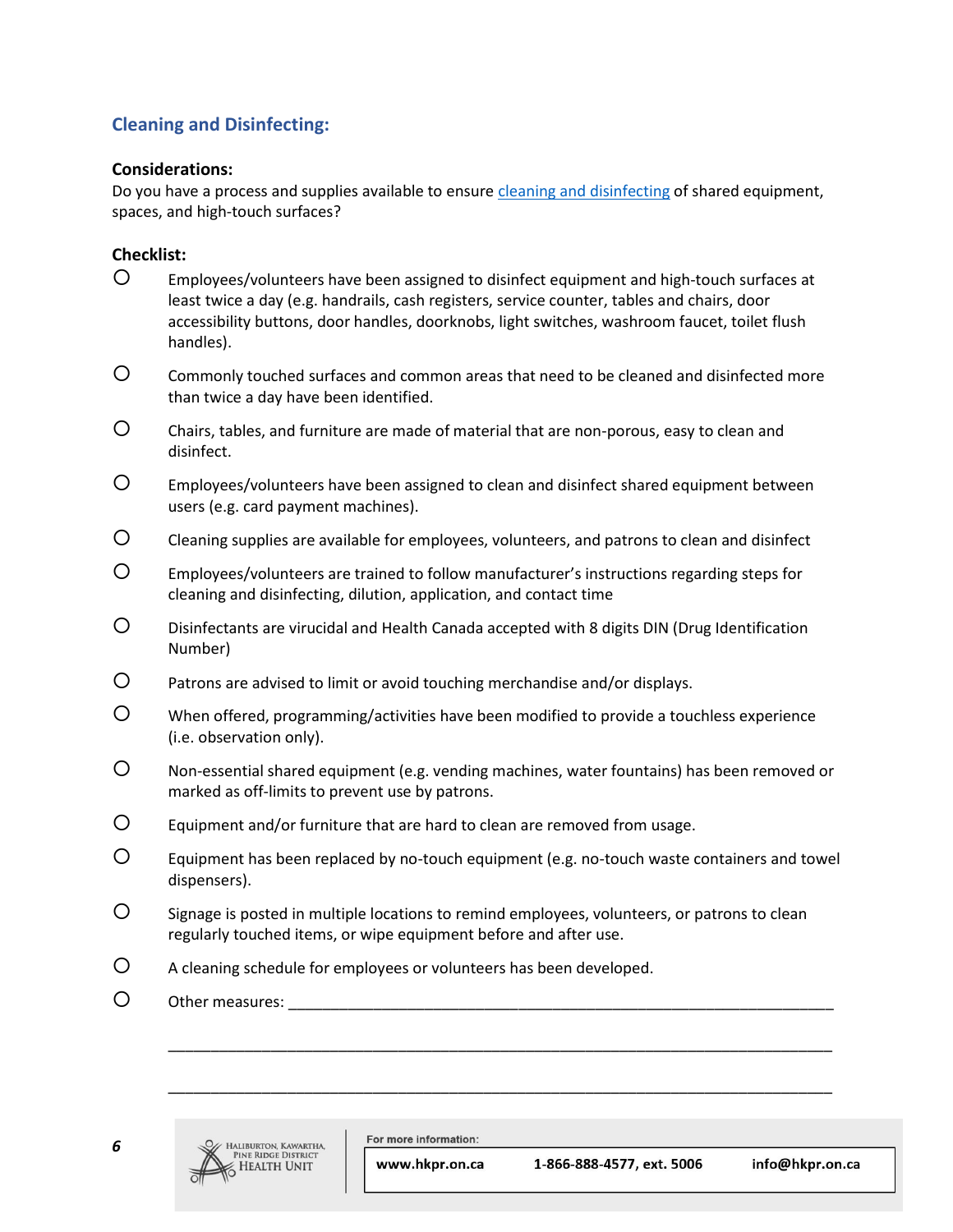# **Hand Hygiene, Mask use and Other Personal Preventive Practices:**

#### **Considerations:**

How will you ensure that employees, volunteers, and patrons are practising [good hand hygiene and](https://www.hkpr.on.ca/2020/03/20/hand-hygiene-respiratory-etiquette-at-work/)  [good respiratory etiquette?](https://www.hkpr.on.ca/2020/03/20/hand-hygiene-respiratory-etiquette-at-work/) How will you communicate with people about good respiratory etiquette and handwashing recommendations? How will you communicate with people on when to use masks, proper use of masks, how to clean reusable masks or how to discard single-use masks appropriately?

### **Checklist:**

- Portable handwashing stations (sink with water, soap, and paper towel; or alcohol-based hand sanitizer with 60% to 90% alcohol content) are provided and easy to access:
	- At all entrances.
	- At other prominent places (e.g. where food or beverages are served and areas where persons are in contact with objects and surfaces others may have touched).
- $\mathcal{O}$  signage to remind employees, volunteers, and patrons about hand hygiene is posted at entrances and other locations.
- If the place of business, event, or site is INDOORS, all patrons MUST wear a mask.
- [Signage about the mask \(face covering\) requirement](https://www.hkpr.on.ca/wp-content/uploads/2020/07/HKPR-COVID-poster-WearAMaskBeforeEnter-colournew-aoda.pdf) is posted at all entrances to indoor spaces
- Employees/volunteers are placed at prominent locations to encourage patrons to follow good hand hygiene practices, to use a face mask and follow other preventive practices, where appropriate (e.g. entrances and washrooms).
- Technology (e.g. social media messages, display screens, website) is used to share messages with patrons on personal preventive practices (handwashing, use proper cough and sneeze etiquette and avoid touching eyes, nose, or mouth).
- $\circ$  Patrons are provided with swag encouraging personal preventive practices (e.g. hand sanitizer, face mask).

\_\_\_\_\_\_\_\_\_\_\_\_\_\_\_\_\_\_\_\_\_\_\_\_\_\_\_\_\_\_\_\_\_\_\_\_\_\_\_\_\_\_\_\_\_\_\_\_\_\_\_\_\_\_\_\_\_\_\_\_\_\_\_\_\_\_\_\_\_\_\_\_\_\_\_\_\_\_

\_\_\_\_\_\_\_\_\_\_\_\_\_\_\_\_\_\_\_\_\_\_\_\_\_\_\_\_\_\_\_\_\_\_\_\_\_\_\_\_\_\_\_\_\_\_\_\_\_\_\_\_\_\_\_\_\_\_\_\_\_\_\_\_\_\_\_\_\_\_\_\_\_\_\_\_\_\_

\_\_\_\_\_\_\_\_\_\_\_\_\_\_\_\_\_\_\_\_\_\_\_\_\_\_\_\_\_\_\_\_\_\_\_\_\_\_\_\_\_\_\_\_\_\_\_\_\_\_\_\_\_\_\_\_\_\_\_\_\_\_\_\_\_\_\_\_\_\_\_\_\_\_\_\_\_\_

O Other measures:

### **Indoor Air Quality:**

- The indoor ventilation systems have been checked and are operating properly.
- The HVAC systems have been adjusted to increase air exchanges.
- $O$  If weather permits, windows are kept open.